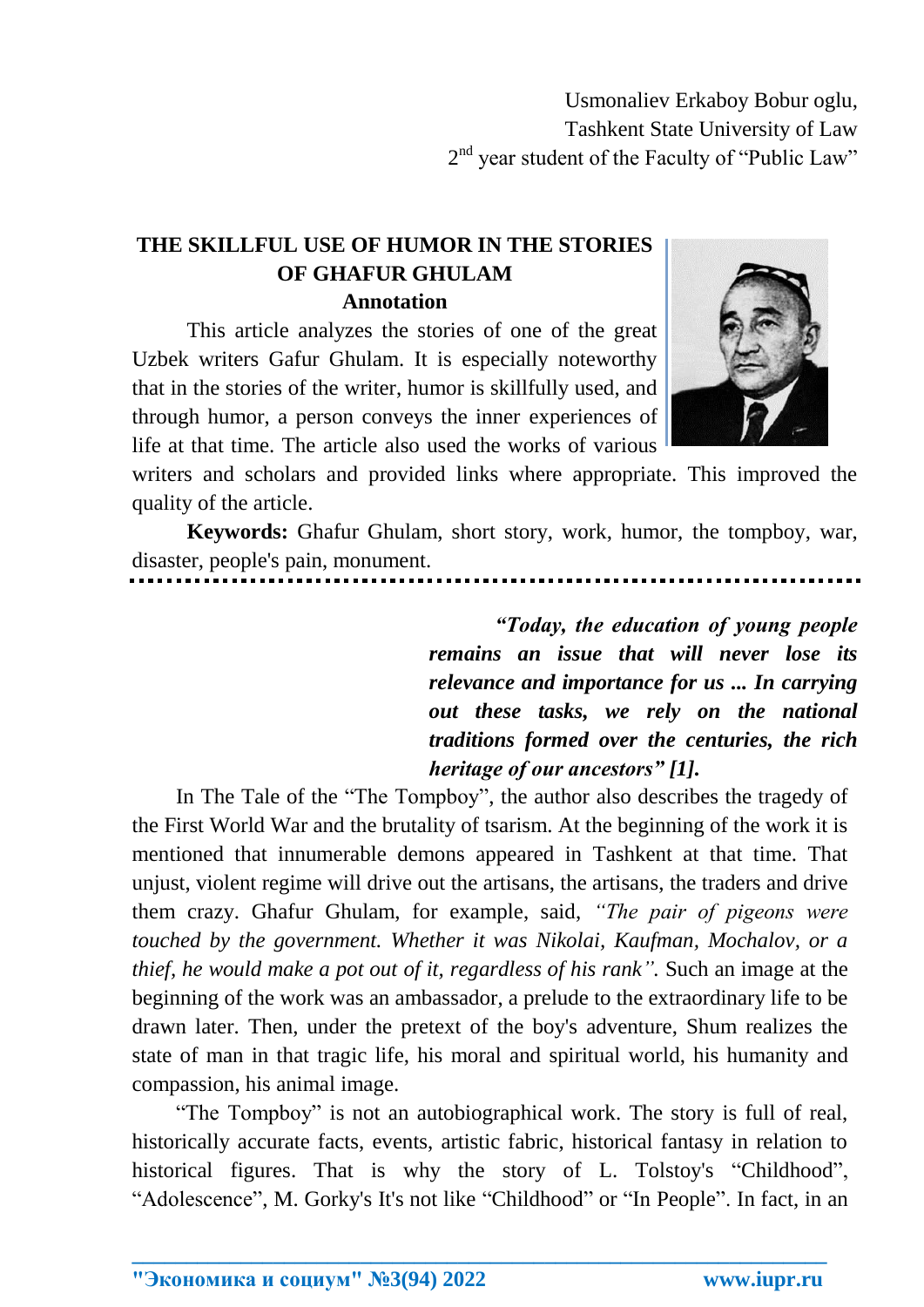autobiographical work, the direction of the event, the plot line, the conflict, the number of characters and the role played in the plot of the work are drawn as the way of life of the person who is the basis of the work. The more complex, rich

and intense the author's life, the more interesting the autobiography.

The "free" and "external" autobiographical characters of the protagonists in "The Tompboy" do not follow them: the logic of the story is born and developed according to the logic of the characters. The actions of the protagonists, the plot of the work, the conflict correspond to the realities of life. There are many qualities in the story, which are characteristic of autobiographical works. The protagonist and his comrades are historical figures,



the place where they were born, the neighborhood is clear. Even Shum has inherited many of Ghafur Ghulam's traits. The play depicts the colorful, complex aspects of life, the movement of history, the fate of the people. However, these are illuminated in terms of the protagonist's worldview, understanding, and experience. In the story "The Tompboy" the reality is described through the fate and point of view of these sham children. Bad children understand and evaluate life events based on their age, consciousness, worldview, and life experience. And the reader, looking at the reflection of life in the mirror of their souls, draws his



own conclusions, feels the intention of the writer ...

The adventurous nature of the plot, the fact that the protagonists travel from neighborhood to neighborhood, from village to village, in itself leads to the inclusion of many episodic heroes in the work. In autobiographical works, this feature is basic and natural. For example: the thief of the

sultan, the domulla involved in the washing of the dead, the owner of the donkey slaughtered by the naughty boy, Eshan and his wives in the service of the naughty boy, the Sariboy family falls off the line of events. With this feature, "The Tompboy" is close to the autobiographical works of art. However, the nature of the episodes and images in the autobiographical works are different. The entry of new events and heroes into the "The Tompboy" depends, in part, on the logic of the characters. Character logic, on the other hand, leads to a series of funny situations.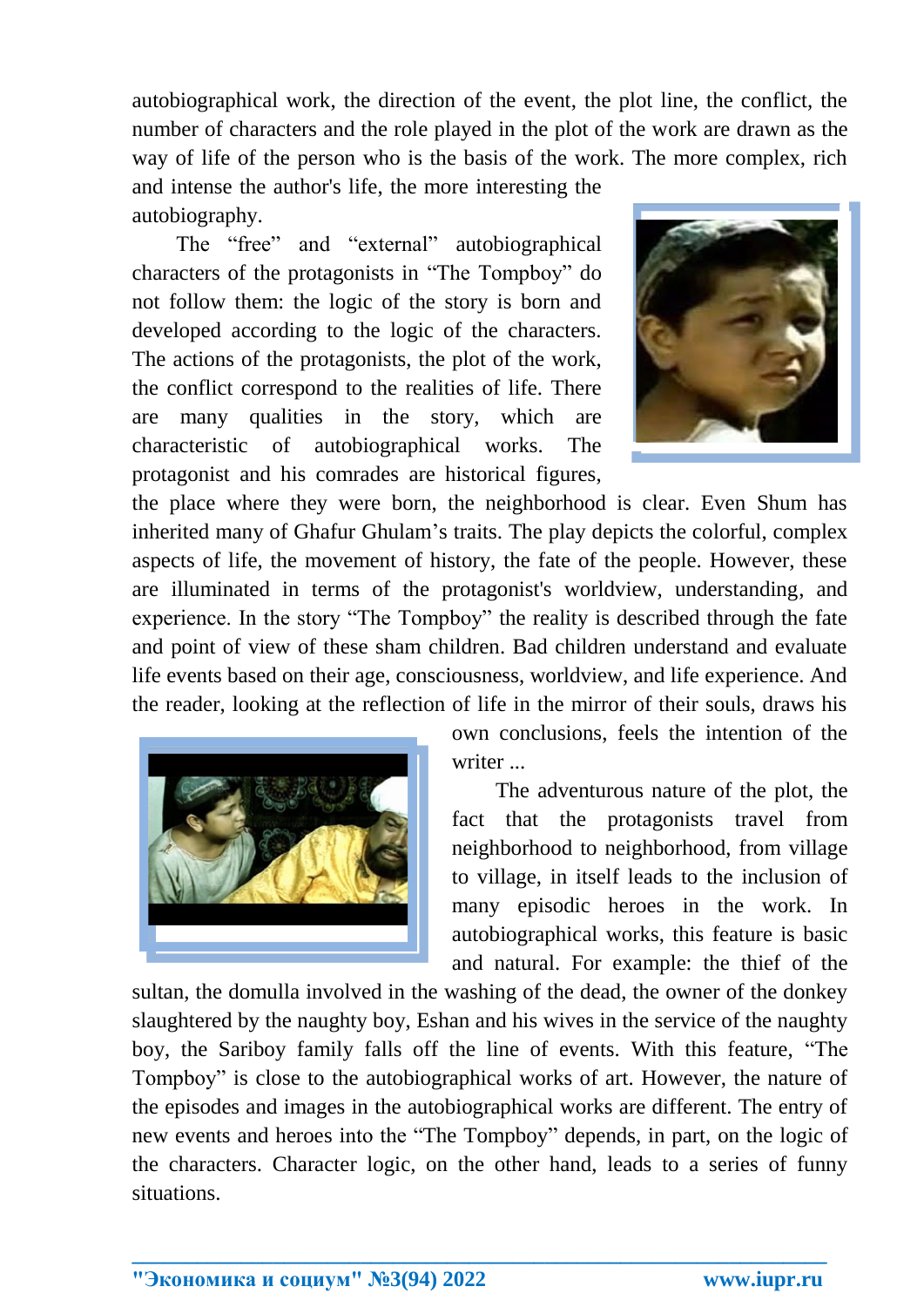"The Tompboy" is a humorous work. The writer creates a humorous spirit from the very beginning of the work. Emotions and experiences are not analyzed. He focuses on depicting a comic situation, a comic event and a detail born of the logic of the characters. Gradually, the humor turns to satire. The satirical spirit is strong in the play. This is the result of this writer's extensive reference to the principle of conditionality. In our opinion, this anashu artistic method is based on



logic and it served to reveal the reality of life, to create character.

In the story "The Tompboy", Ghafur Ghulam creates the image of a teenager with simple, innocent, innocent and pure natural qualities. The play is based on the adventures of an orphan boy, adorned with sharp humor

and wise humor. Although the play contains some autobiographical elements, it tells the story of the adventures of Uzbek children.

Unrest in the country has caused unemployment in the city. The fate of the children in the story, such as Omon, It Obid, Bit Obid, Turobboy, Yuldash, Husni, Salih, Abdulla, Polatkhoja, Miraziz, is similar. Omon is separated from his mother, Yuldash is separated from his parents, and Shum is separated from his father. If we look at people's occupations, we can see that they are blacksmiths, tailors, tailors, tanners, hafiz, cotton sellers, kerosene sellers, small traders and so on. This is how the reader gets to know his neighbors and acquaintances. It should be noted that the comrade is wearing a 'moldy surp yaktak' and so are the others. The children's home, which is kept in small parts, is in ruins. The fat is stored in a small container. Even the chicken has onions instead of testicles. However, human feelings such as compassion, faith, and faith have not disappeared.

Let's take the image of the mother of a noisy child. He "slowly" hits the child on the head with a bullet that is spreading dough. Because for him, the hearth is 'the blessed land of Fatima Zahra's tools' and it is a sin to pollute it. When the mother leaves the kitchen thinking, 'Did I tear my child's head off?' Because she knows it's a shame to dump her seven sisters on the street. But it was his desire to be important to his peers that led him to this path. Throughout the story, the poor mother waits for Shum with longing and anticipation. According to his friend Turobboy, he even wanted to mourn the death of his son.

The fact that the naughty boy did not return home, in our opinion, is not due to his harsh childhood. At first glance, this may seem to be due to the fact that this child is hungry for travel and is prone to new adventures. But that is not the case. Her aunt and uncle's caress and childhood will leave a lasting impression not only on the child's heart, but also on the reader. This kindness is partly due to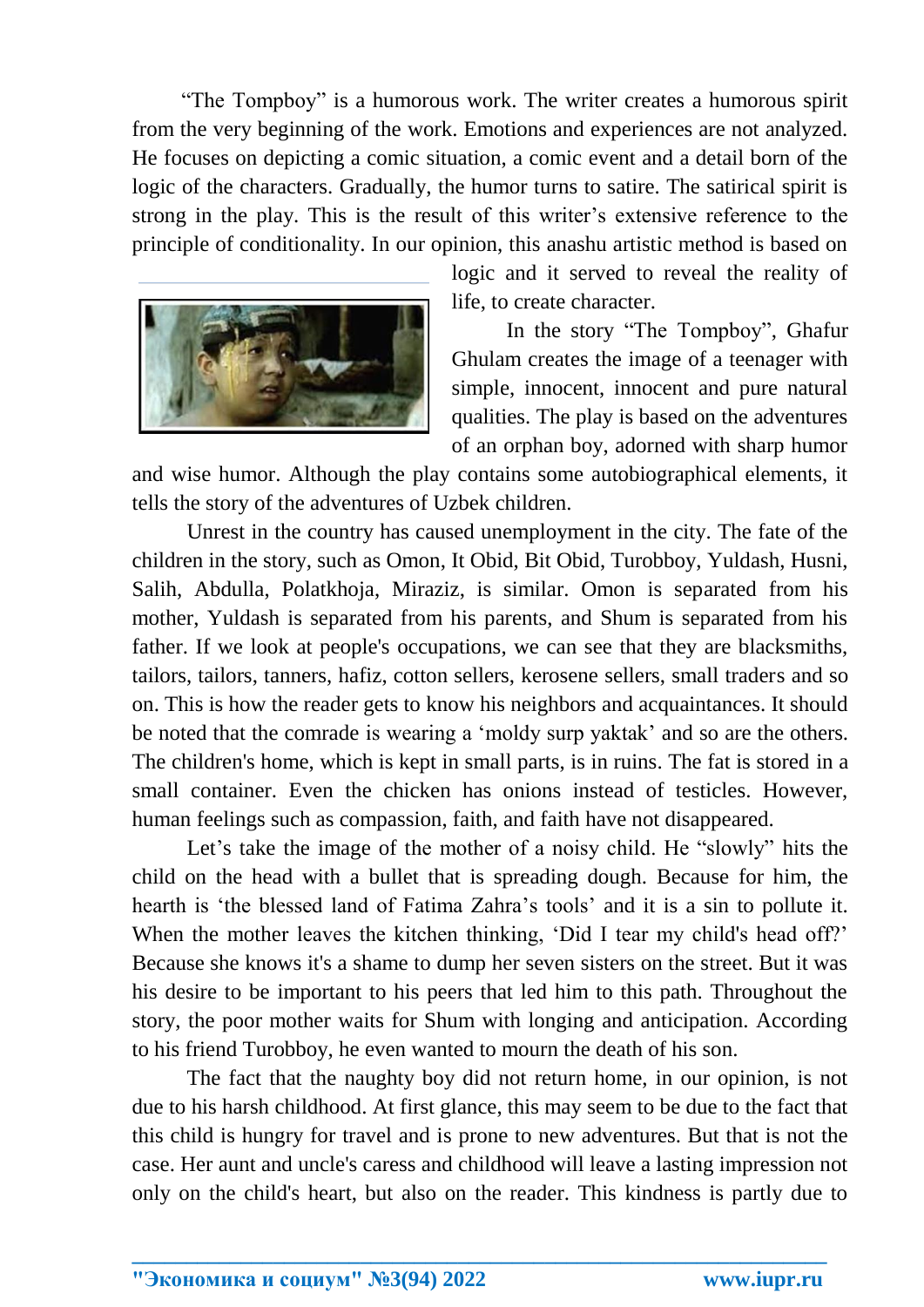their poor heart and partly due to their orphanhood and kinship. After all, isn't their tender heart united by an uncontrollable love, from flowers to animals and birds?

There are so many types of heroes in this story. The old Kazakh storyteller who took the cradle and the cradle from the boy and Omon is not a "blind buyer" as I said. She wants to treat her children to the market, and to please these orphans, she also buys unnecessary cloth. This kind and honest old woman, who says "My eyeball" and "My eyeballs" in every word, agrees to take the children's property.

The economic situation of the Kazakh old woman is also not commendable.

The fact that he exchanges all the necessities of life for his family with the things he grows: chickens, eggs, soybeans, and dried apricots, shows that he is poor. Because there is no cash to trade. This means that people of all nationalities in the country are living in poverty. However, it is very important that their hearts are full of human warmth, childhood, honesty, purity and honesty.



The Kyrgyz old woman has a lot of negative aspects in her character. The poor old woman's worries of life have taken her into account, and she is struggling to make ends meet. But the old woman is not alien to human qualities and beliefs. The old woman treats the orphans kindly, pitying them for a moment, and for half a penny she gives them a place to spend the night with two leftover loaves of bread and agrees to fry the eggs they brought. At the heart of the old woman's simple philosophy that *"Allah's both heaven and earth are wide"* are aspects of her faith. Even in an old woman accustomed to her surroundings, she has a deep knowledge of the times and people's lives, the ability to analyze the causes of everyday situations, to master the intricate subtleties of the spiritual world of each hero. had to be reflected. Ghafur Ghulam was able to accomplish this difficult task at a high level.

On the first day of his visit to Sariboy, the naughty boy slept soundly, despite the fact that he was lying on a bed of apple boxes and pillows made of wood chips. Because he had not yet faced the stingy rich. He was satisfied with the kindness and sincere advice of his fellow servants. A spoonful of bread and two loaves of bread are enough to satisfy an orphan's stomach. Is it so hard to be kind to someone? Ghafur Ghulam seems to be saying. Such places seem to be an accusation of the environment in which Shum has left the child in the throes of homelessness and homelessness. In fact, it is.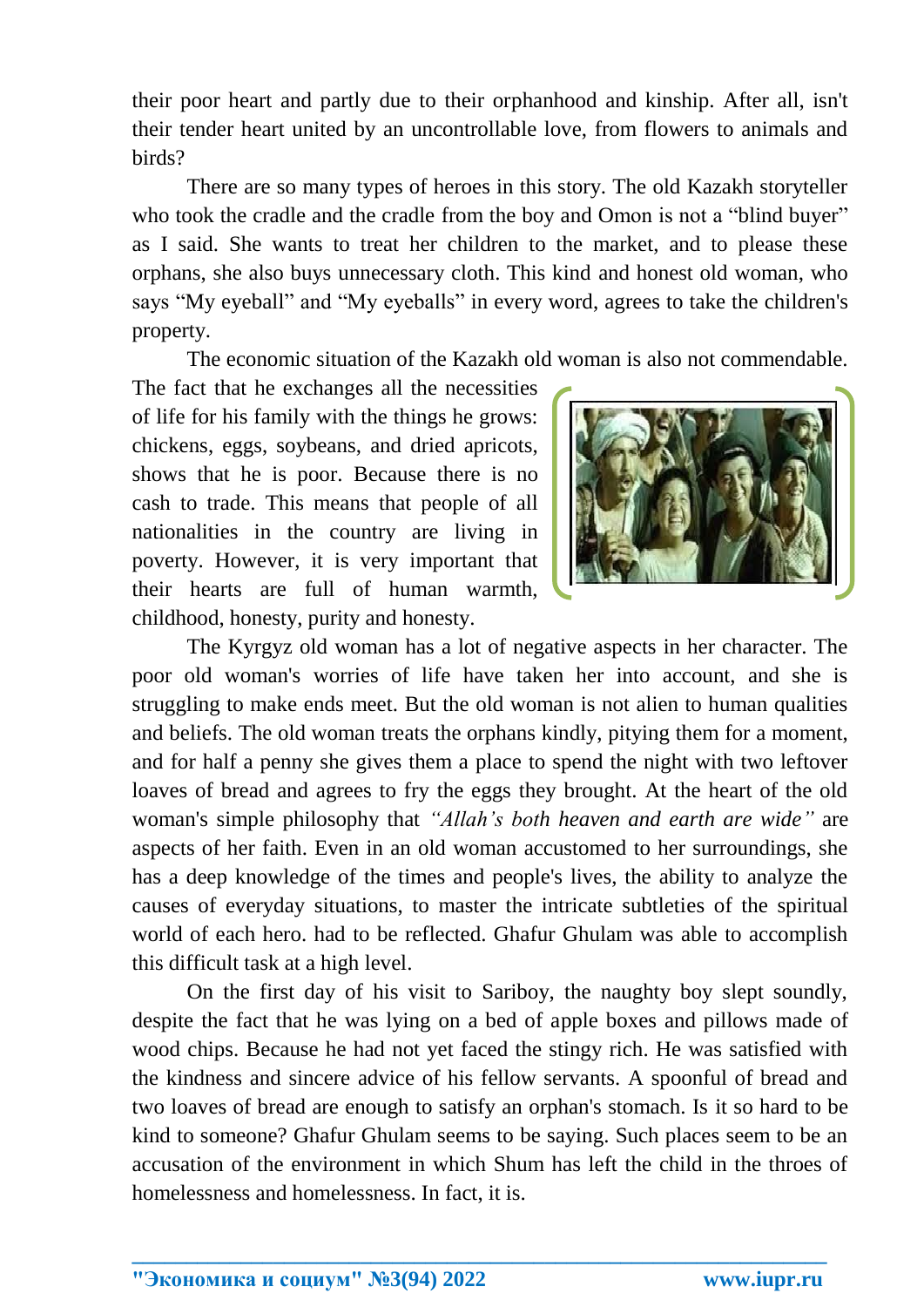Most researchers take a closer look at the image of Oman in the story. Is it possible to separate the fate of Oman, the villain who accompanied the boy on some of his travels, from the fate of the protagonist? There is a good reason for this. In her image, M. Amilova sees betrayal of a friend and greed for wealth [2]. Omon sees Omon as an image created in the opposite way to the child. H. Yakubov openly describes it as "naive" [3].

Tompboy and Oman in the story "The Tompboy" are children of a special character. There is some seriousness in Oman's character, not cheerfulness. The only son of Tursunboy aka, he is a teenager who was separated from his mother early, experienced the pain of orphanhood, and made life much better. Besides, he is one or two years older than Tompboy, and he is ashamed to go home empty-handed in the eyes of Oman's acquaintances. He dreams of increasing his wealth like a dreamer, and does not go out of his way to achieve his goals. He looks at the people on the train with special envy, he wants to go far away. As he seeks the world and seeks happiness, it is necessary to pay serious attention to the fact that Shum child is destined for the fate of his comrades, thirsty for



mercy. She jumped into his arms when she saw the baby. Oman, who was driving the sheep to the Kokterak market with the boy Shum, said to his friend, who was singing sadly on the curtains, *"Tell me, brother! I haven't heard such a pleasant, familiar voice in a long time".* In the same way, Oman's spiritual waves are more vivid.

It is not surprising that the pain and nostalgia of this teenager, which is moving from the strings of the tongue, merges with the melody of the song of the Shum child and moves to the heart of the reader, uniting these two destinies spiritually. After all, what happens is not the fate of the heroes. As he grows older, Shum becomes more and more anxious about his family, his widowed mother and sisters, and his duty to help them: *"My mother is a poor widow of poverty. It's awkward for me to go with a jaw like a witch, and their eyes must be on me too ... I miss my widowed mother and my seven orphaned sisters, and I'm sad.* Why did I become such a naughty child, I have to be a student or a runner *for someone, I have to find something and look after my mother, I say, I read, I put myself, sometimes I cry. But in this case, it is difficult to return home [4]".*

It turns out that the philosophy and ideas of the boy have grown much more than when he first left home, and life has brought him up. In this regard, the leadership of the epic image in the style of the story is replaced by lyricism. This will allow the prose writer to shed more light on various aspects of people's lives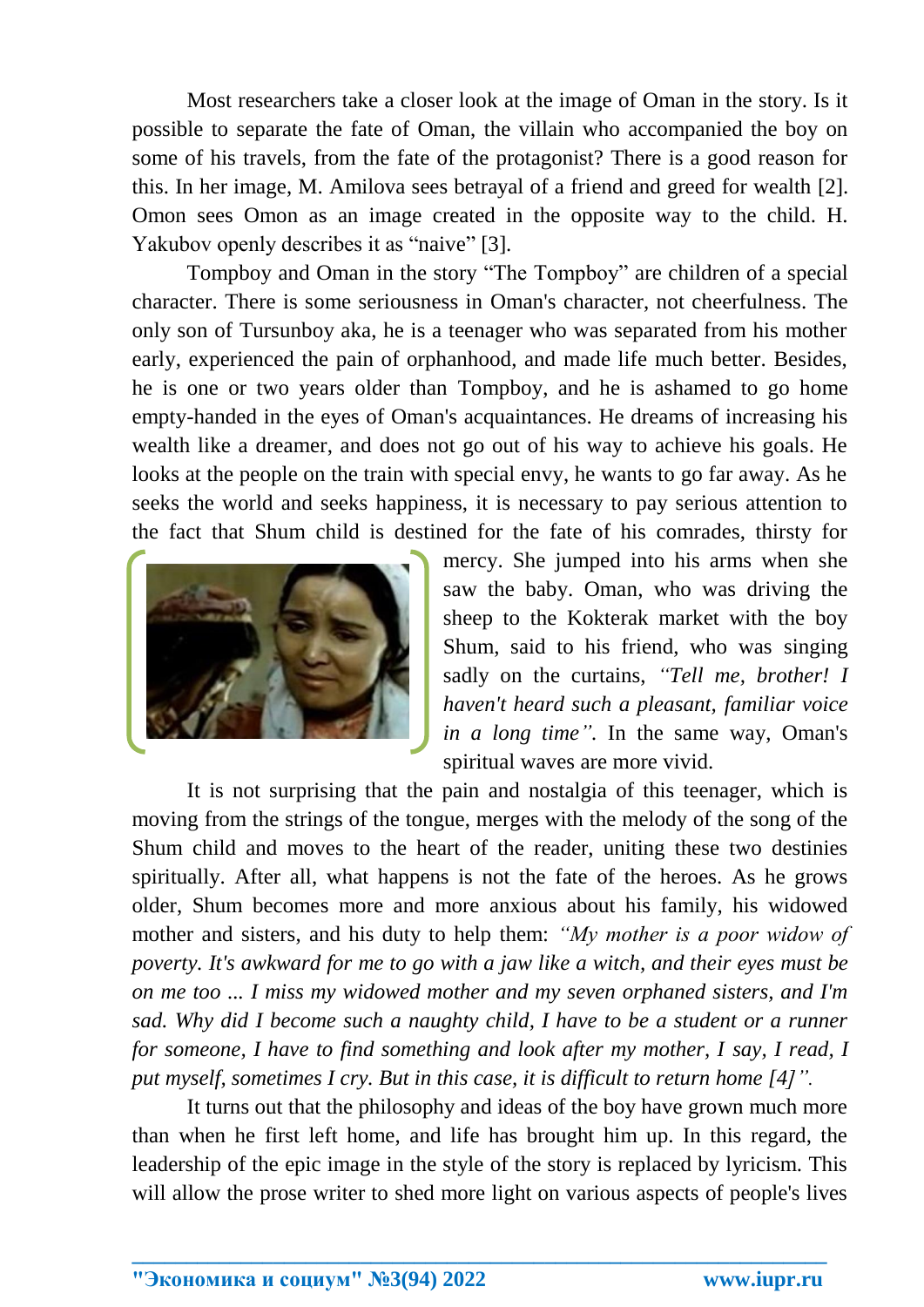and to show the spirit of the characters.

The protagonists' desire for a better life should be considered a natural human trait. Therefore, it would be more one-sided to think of Oman as "*a smallminded, spiritually poor figure in the pursuit of wealth".* The revenge of the Tompboy, which was sometimes observed in his character, was nothing but the stubbornness that resulted from keeping a childish cake. While one of the children is dominated by arias, the other is a little reluctant to compromise. That's the kind of teenage stubbornness that makes a character stand out.

There is no logic in the search for conflict between orphans whose destinies are intertwined in order to shed more light on the humanistic pathos of "The Tompboy". In order to understand the social problems described in the play, it would be more useful to start a world war and look for the contradictions between ordinary, sincere people, who are helpless and completely different from the inhuman aspects of those who are interested in it. Understanding the spiritual waves of people who have not lost their pure human form, even in difficult situations, will help them understand the goals of Ghafur Ghulam. Symbolism, such as the clarity of the morning, the lightness of a bird, the fullness of his chest,



the breath of a child who longs for a meaningful life, who can no longer imagine his destiny only in a full and peaceful life. The end of the story is not in vain. This is based on the creative and aesthetic ideals of Ghafur Ghulam's creation of human destiny by hand.

Most of the protagonists of the ominous child story are helpless in the face of the trials of fate as a helpless slave. In such places, human weakness and the power of faith seem to be manifested. This is especially true in places

where individuals and the spirit of the crowd are depicted. The fate of Aisha, one of the most famous recruiters from Tashkent, is the same as that of her students Sarvi, Fatima and Risolat. He was once deceived by the blows of life, and finally, despite his name, he married Hajj Rahmat and patiently endured his various tricks. Aisha Yallachi, who earns five to ten soums, is not very happy with her life. She is no longer interested in money or her husband. The poor woman loses her temper when it comes to humiliation, humiliation, and humiliation.

You can't help but recognize a lizard who 'hunts a bird in the sky with a single squirrel's neck' in hotels, chanting and acting. Aisha, who did not want the number of similar destinies to increase by one, revived the human feelings that had been fading in her heart. This is evident when a Muslim thinks of the honor of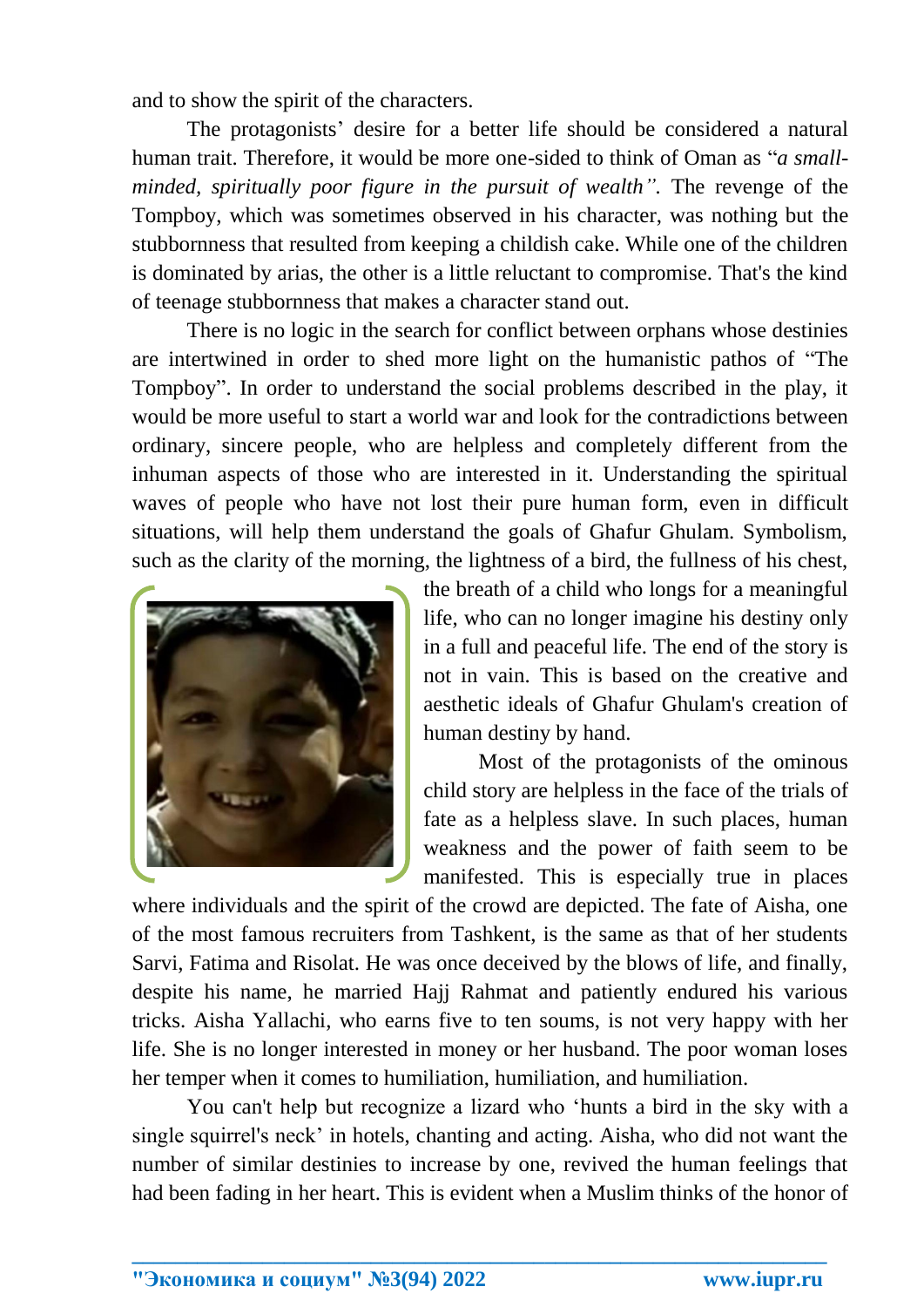a craftsman, when he feels sorry for Latifahan, the son of a man who is considerate, protective, and does not miss the five daily prayers, and when he mourns to save him from the filthy path. He warns the girl of the imminent catastrophe, caresses her with "oyimposhsha", "poshshahon", "oppoqqinam". The fact that Latifahan called her a "sister" and apologized for her sins is a sign of high human sincerity.

Kissing, hugging, and saying goodbye with tears in their eyes, the two women part ways more lovingly than sisters. While Aisha's courage is evident in her escape from Latifahan, Latifahan is a child of a true believer who opens her

heart by saying: *"Forgive me for the sins I have committed, both knowingly and unknowingly".* This is not only a thank you for the sincere sincerity, but also the forgiveness and repentance of a Muslim who hopes for Allah.

Latifahan is a man of faith who believes that his destiny is turned to goodness by the grace of the Creator. That is why, even when destiny tries her a second time, our feelings of pity, sympathy, and



closeness to this widow will never fade. On the contrary, there is a warm sympathy for the lost Aisha yallachi. Thanksgiving is upon us, which means the holiday season is in full swing.

Another of Ghafur Ghulam's works glorifying humanity is the story "Yodgor". The author raises the issue of free will in the play at the same time, showing that backward psychology and ignorance can lead to serious tragedies. Written in the form of humor and fairy tales, this work is based on a sad story, a tragic fate. Ghafur Ghulam used the method of depiction, which is now widely used in world literature, at that time. That is, he used the method of showing people's attitudes to an event, revealing who they really were, their spiritual world, their spirituality, by testing them.

In "Yodgor", Mehri can't reconcile with her father's ignorance and love in general according to the prevailing custom of the time - a child born out of wedlock is a hindrance. So, they would only resort to this as a last resort. Mehri seeks a way to get rid of the baby and tricks Jora into leaving him. A friend brings the baby home.

The mothers had agreed to take their aunt's daughter, Saodat, to Jora. 'Fate cannot be broken', they said. However, when they carry a young baby (later renamed Yodgor), their mother's dreams seem to come to naught: they are not interested in the fate of the baby or the future of their children. They both call Yodgor Jora's son, and his figurines go to heaven: his mother curses him, saying,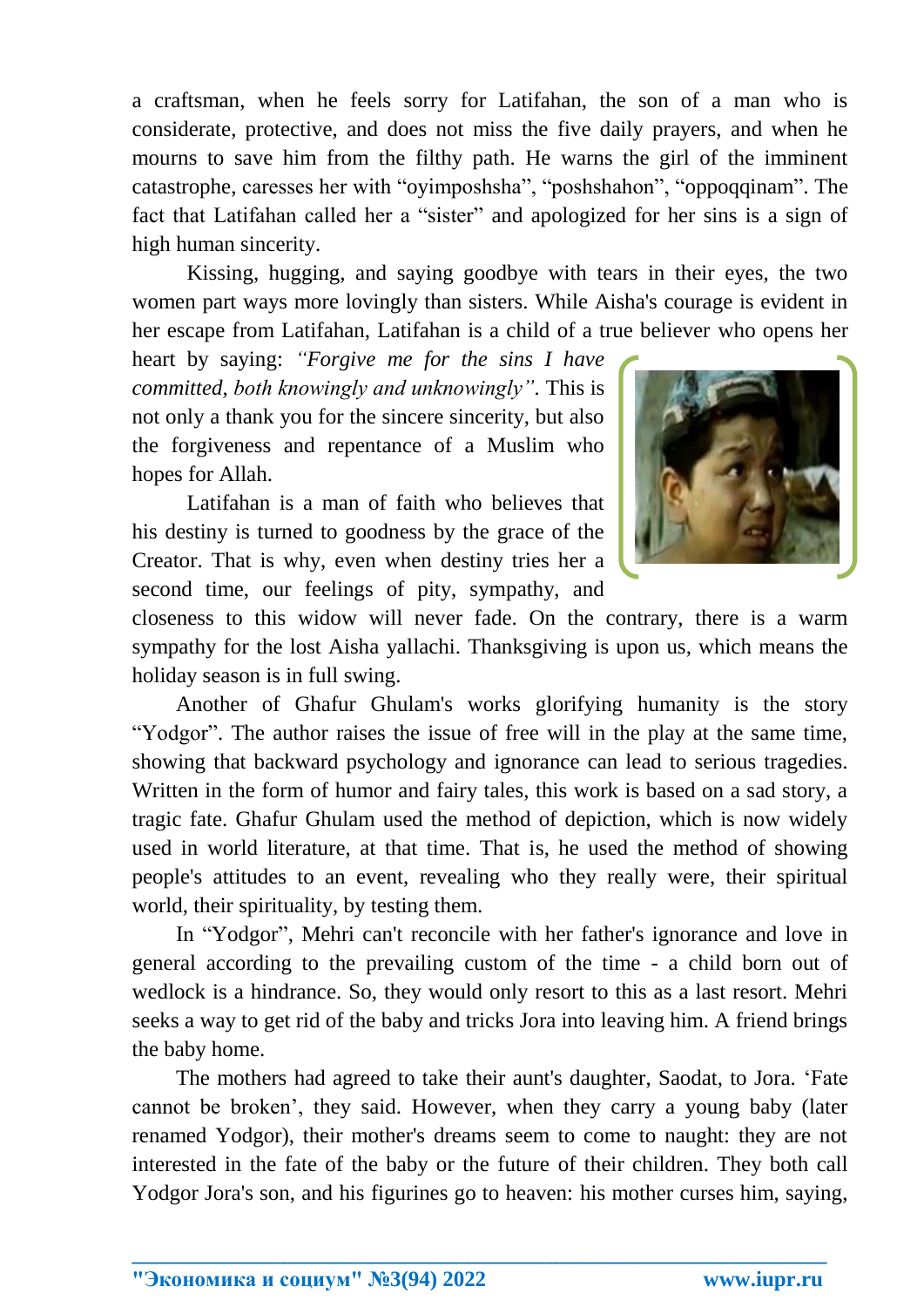"*You have bowed down to me, young woman".* "*I don't have a girlfriend",* she said. My daughter is an unopened flower. " The second thing that burned the two mothers to death was Jora, who hid the truth and said to the baby, "*My child",* 



*"His mother gave birth to this child and he died".* This behavior of the friend only aggravates the conflict. But at first glance, the author's method seems artificial. Because if he told the truth, no one would blame Jora, but they would admire his humanity.

The author deliberately avoids this and justifies Jora's "lying". Because Jora couldn't tell them the truth. Because Jora Mehri still didn't know the truth about what happened. Mehri tells this to Jora, who became a military doctor years later and met by chance. Mehri's sad story about her husband and her life breaks her heart. As a result, she doesn't want to tell her family the story of her love, reveal her secret, and make her sad again. In addition, the plight of the orphaned child encourages him to take a deeper approach*: "Now the child must be rescued anyway. What's wrong with this baby?"* Jora decides. The only way to save her was to call her a child. This "trick" of Jora gives the expected result: his mother takes care of him as his grandson, Saodat does not change his attitude to Jora, and his mother (Jora's aunt) also loves Jora. He agrees to give his daughter.

While Jora is in the army, Saodat and I fall in love through a letter and reach out to each other. Then Mehri tells Jora the story of her real life - the story of leaving the baby to her. Apparently, the story of a child in the story becomes a means of revealing the identity of all the protagonists in the work, and the writer interestingly shows the innate childishness and kindness of the Uzbek people.

In short, it is no exaggeration to say that the author's stories are a combination of true human humor, international ethics and, of course, professional prose. The regrets, sorrows, various family conflicts and shortcomings in his works are, of course, Gafur Ghulam's portrayal of the society and people of the early twentieth century in a small story. So, Ghafur Ghulam's stories are vivid examples of artistic thinking born of a synthesis of Eastern and Western prose.

## **REFERENCES:**

- **1.** Мирзиёев Ш.М. Қонун устуворлиги ва инсон манфаатларини таъминлаш юрт тараққиёти ва фаровонлигининг гарови // Халқ сўзи, – 2016 йил 8 декабр (Mirziyoev Sh.M. Ensuring the rule of law and human interests - a guarantee of development and prosperity of the country // Xalq suzi, - December 8, 2016)
- **2.** Амилова М. Ўзбек совет адабиётида фольклор анъаналари. –Т: Фан, 1990